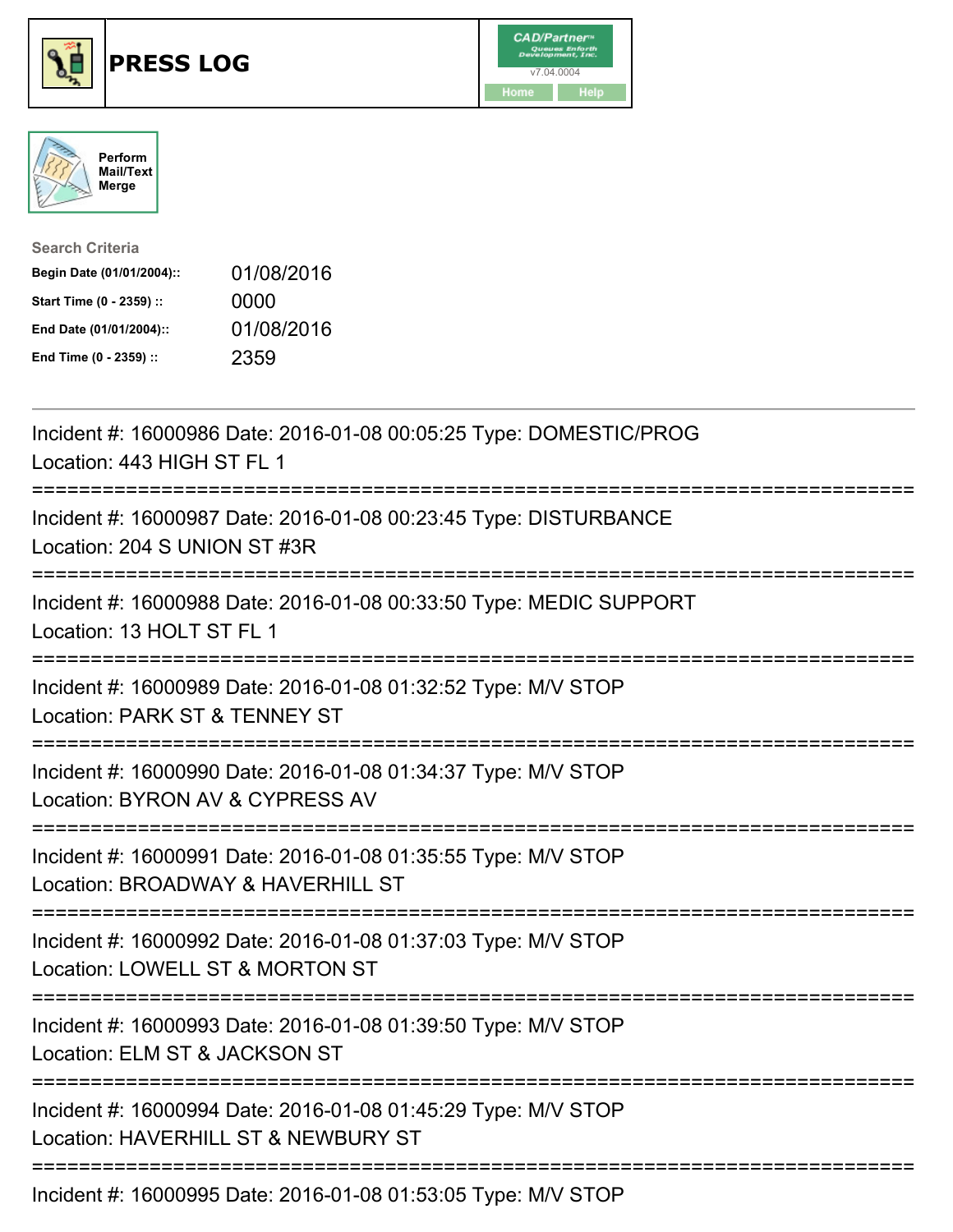Location: PARK ST & WILLOW ST =========================================================================== Incident #: 16000996 Date: 2016-01-08 02:17:03 Type: M/V STOP Location: BROADWAY & COMMON ST =========================================================================== Incident #: 16000997 Date: 2016-01-08 02:49:08 Type: LARCENY/PAST Location: 1 GENERAL ST =========================================================================== Incident #: 16000998 Date: 2016-01-08 03:54:13 Type: ALARMS Location: 58 BEACON ST =========================================================================== Incident #: 16000999 Date: 2016-01-08 04:00:12 Type: NOISE ORD Location: 660 HAVERHILL ST =========================================================================== Incident #: 16001000 Date: 2016-01-08 04:31:16 Type: M/V STOP Location: ANDOVER ST & PARKER ST =========================================================================== Incident #: 16001001 Date: 2016-01-08 04:35:41 Type: M/V STOP Location: FERRY ST & LESLIE ST =========================================================================== Incident #: 16001002 Date: 2016-01-08 05:45:19 Type: M/V STOP Location: AMESBURY & HAVERHILL =========================================================================== Incident #: 16001003 Date: 2016-01-08 06:00:22 Type: HIT & RUN M/V Location: 29 WILLOW ST =========================================================================== Incident #: 16001004 Date: 2016-01-08 07:37:49 Type: AUTO ACC/NO PI Location: HAVERHILL ST & WEST ST =========================================================================== Incident #: 16001005 Date: 2016-01-08 07:48:17 Type: ALARMS Location: 412 HAMPSHIRE ST =========================================================================== Incident #: 16001006 Date: 2016-01-08 07:52:10 Type: LIC PLATE STO Location: 62 WARREN ST =========================================================================== Incident #: 16001007 Date: 2016-01-08 08:03:41 Type: KEEP PEACE Location: 86 S BROADWAY =========================================================================== Incident #: 16001008 Date: 2016-01-08 08:14:44 Type: ALARMS Location: FLEA MARKET / 468 N CANAL ST ===========================================================================

Incident #: 16001009 Date: 2016-01-08 08:31:44 Type: SHOTS FIRED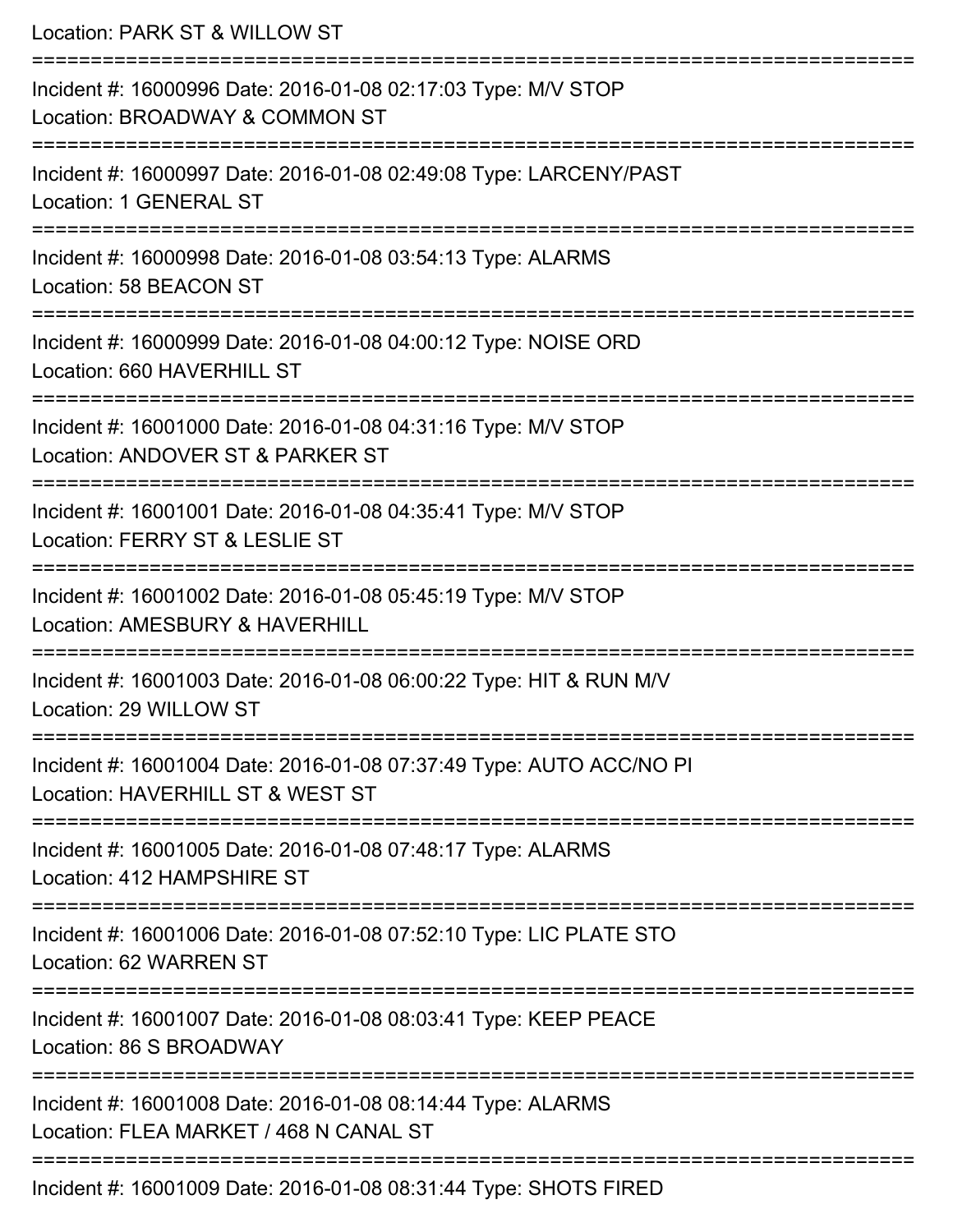| Incident #: 16001010 Date: 2016-01-08 08:57:47 Type: SUS PERS/MV<br>Location: 120 LEXINGTON ST                       |
|----------------------------------------------------------------------------------------------------------------------|
| Incident #: 16001011 Date: 2016-01-08 09:04:56 Type: TRESPASSING<br>Location: 45 BROADWAY FL 8TH FL                  |
| Incident #: 16001012 Date: 2016-01-08 09:07:33 Type: ALARM/BURG<br>Location: GOOD SHEPPARD CENTER / 412 HAMPSHIRE ST |
| Incident #: 16001013 Date: 2016-01-08 09:32:01 Type: MEDIC SUPPORT<br>Location: 16 BUSWELL ST FL 1                   |
| Incident #: 16001014 Date: 2016-01-08 09:35:37 Type: DISTURBANCE<br>Location: 12 DORCHESTER ST FL 2                  |
| Incident #: 16001015 Date: 2016-01-08 09:41:57 Type: WARRANT SERVE<br>Location: 75 PARK ST #4                        |
| Incident #: 16001016 Date: 2016-01-08 10:04:54 Type: TRESPASSING<br>Location: HAMPTON ON BEACON / 11 DIAMOND ST      |
| Incident #: 16001017 Date: 2016-01-08 10:07:21 Type: NOTIFICATION<br>Location: 20 A DANA ST                          |
| Incident #: 16001019 Date: 2016-01-08 10:25:54 Type: HIT & RUN M/V<br>Location: 80 HANCOCK ST                        |
| Incident #: 16001018 Date: 2016-01-08 10:27:01 Type: M/V STOP<br>Location: 3TX475 / 163 BOXFORD ST                   |
| Incident #: 16001020 Date: 2016-01-08 10:28:36 Type: M/V STOP<br>Location: 2NXC90 / 85 BRADFORD ST                   |
| Incident #: 16001021 Date: 2016-01-08 10:29:50 Type: M/V STOP<br>Location: 85FV11 / S BROADWAY & SALEM ST            |
| Incident #: 16001022 Date: 2016-01-08 10:32:11 Type: M/V STOP<br>Location: 50 BROADWAY                               |
| Incident #: 16001023 Date: 2016-01-08 10:34:03 Type: SPECIAL CHECK                                                   |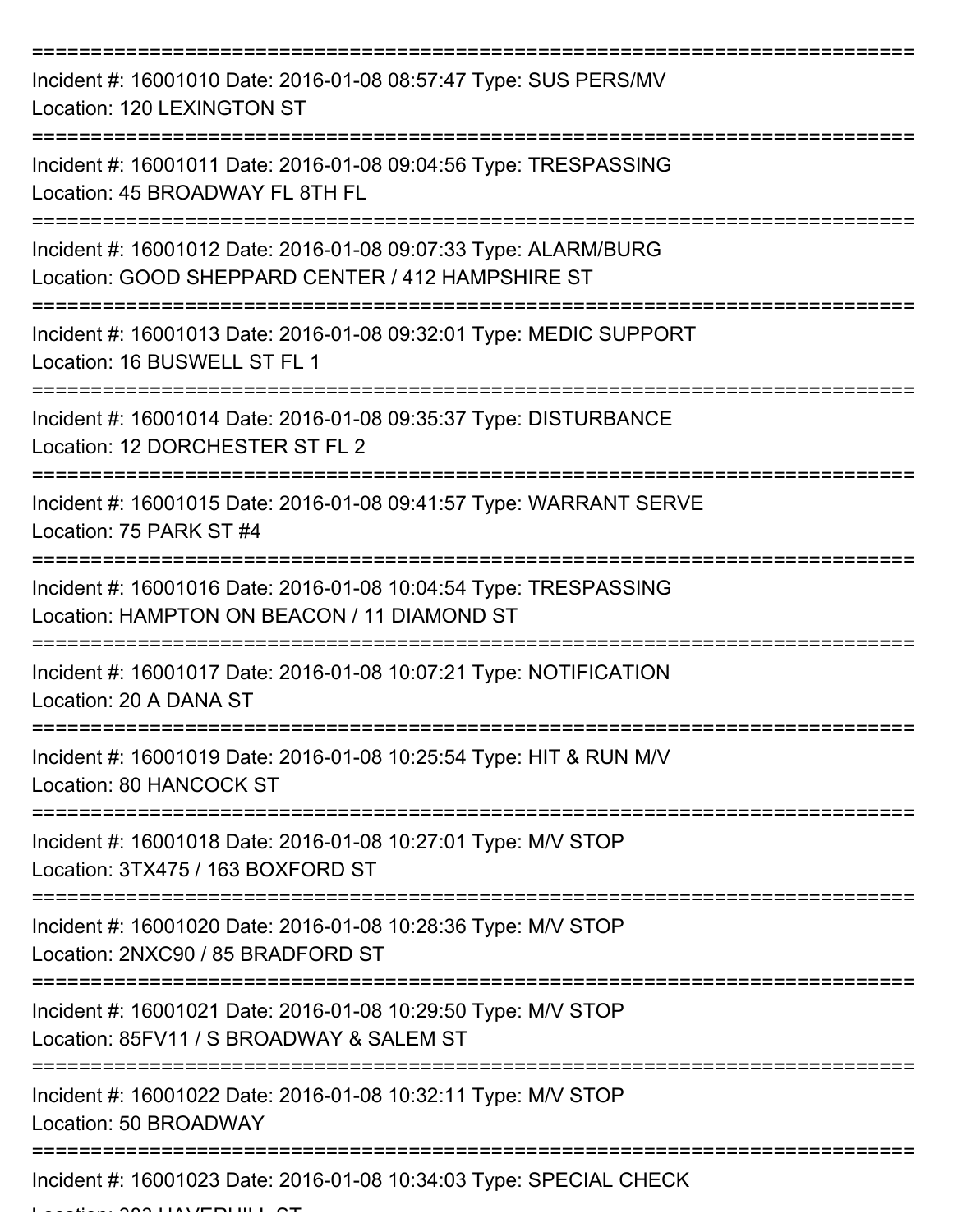| Incident #: 16001024 Date: 2016-01-08 10:42:49 Type: SPECIAL CHECK<br>Location: 280 BROADWAY             |
|----------------------------------------------------------------------------------------------------------|
| Incident #: 16001025 Date: 2016-01-08 10:48:59 Type: M/V STOP<br>Location: 211 MERRIMACK ST              |
| Incident #: 16001026 Date: 2016-01-08 10:50:39 Type: SPECIAL CHECK<br>Location: 355 PARK ST              |
| Incident #: 16001027 Date: 2016-01-08 10:59:12 Type: TRESPASSING<br>Location: 355 PARK ST                |
| Incident #: 16001028 Date: 2016-01-08 11:02:58 Type: M/V STOP<br>Location: EVERETT ST & SALEM ST         |
| Incident #: 16001029 Date: 2016-01-08 11:08:33 Type: M/V STOP<br>Location: 310 ANDOVER ST                |
| Incident #: 16001030 Date: 2016-01-08 11:12:05 Type: M/V STOP<br>Location: JORDAN ST & WATER ST          |
| Incident #: 16001031 Date: 2016-01-08 11:25:21 Type: M/V STOP<br>Location: METHUEN ST & UNION ST         |
| Incident #: 16001032 Date: 2016-01-08 11:27:07 Type: MEDIC SUPPORT<br>Location: 40 LAWRENCE ST #453 FL 4 |
| Incident #: 16001033 Date: 2016-01-08 11:27:15 Type: M/V STOP<br>Location: 8 GARFIELD ST                 |
| Incident #: 16001034 Date: 2016-01-08 11:31:07 Type: TOW OF M/V<br>Location: 21 SHAWSHEEN RD             |
| Incident #: 16001035 Date: 2016-01-08 11:35:03 Type: SPECIAL CHECK<br>Location: 2 COLONIAL DR            |
| Incident #: 16001036 Date: 2016-01-08 12:05:24 Type: M/V STOP<br>Location: HAVERHILL ST & JACKSON ST     |
| Incident #: 16001037 Date: 2016-01-08 12:07:56 Type: M/V STOP                                            |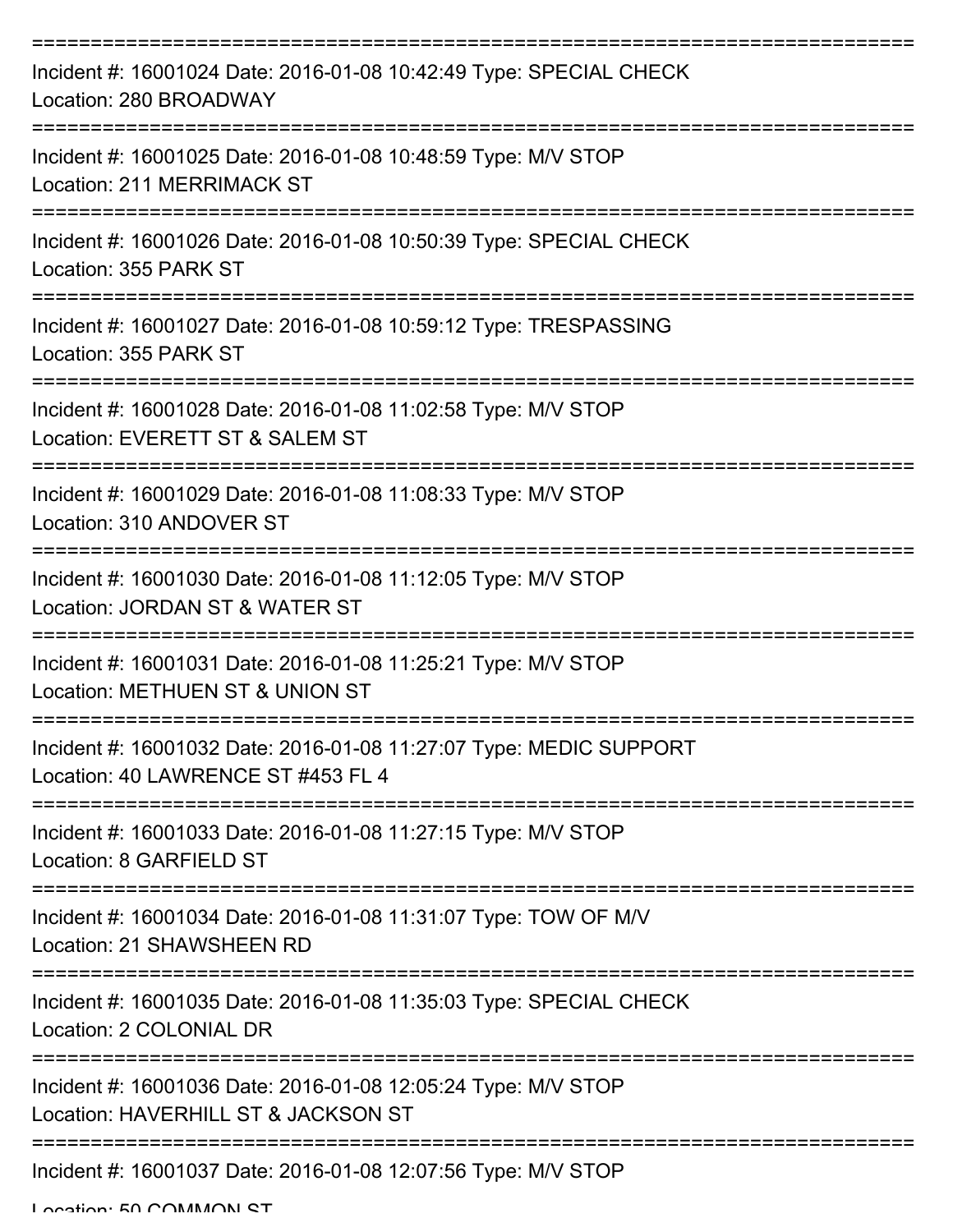| Incident #: 16001038 Date: 2016-01-08 12:09:35 Type: ANIMAL COMPL<br><b>Location: 3 KATHLEEN TER</b>                              |
|-----------------------------------------------------------------------------------------------------------------------------------|
| Incident #: 16001039 Date: 2016-01-08 12:14:16 Type: TOW OF M/V<br>Location: DIAMOND ST & SAUNDERS CROSSING<br>--------------     |
| Incident #: 16001040 Date: 2016-01-08 12:18:12 Type: AUTO ACC/NO PI<br>Location: BAILEY ST & S UNION ST                           |
| Incident #: 16001041 Date: 2016-01-08 12:26:00 Type: DRUG OVERDOSE<br>Location: 76 PERRY AV                                       |
| Incident #: 16001042 Date: 2016-01-08 12:27:43 Type: RECOV/STOL/MV<br>Location: 7 GRACE TER                                       |
| Incident #: 16001043 Date: 2016-01-08 12:35:13 Type: M/V STOP<br>Location: 262 HAMPSHIRE ST                                       |
| Incident #: 16001044 Date: 2016-01-08 12:52:11 Type: TRESPASSING<br>Location: 141 AMESBURY ST                                     |
| Incident #: 16001045 Date: 2016-01-08 13:10:58 Type: M/V STOP<br>Location: 407 ESSEX ST                                           |
| Incident #: 16001046 Date: 2016-01-08 13:15:12 Type: M/V STOP<br>Location: 231 BROADWAY                                           |
| Incident #: 16001047 Date: 2016-01-08 13:19:29 Type: DOMESTIC/PAST<br>Location: 47 TREMONT ST #1                                  |
| Incident #: 16001048 Date: 2016-01-08 13:25:33 Type: M/V STOP<br>Location: CAMBRIDGE ST & S UNION ST                              |
| ===================================<br>Incident #: 16001049 Date: 2016-01-08 13:31:09 Type: ASSIST FIRE<br>Location: 11 LOWELL ST |
| Incident #: 16001050 Date: 2016-01-08 13:41:54 Type: M/V STOP<br>Location: 146 WATER ST                                           |
| Incident #: 16001052 Date: 2016-01-08 14:02:33 Type: A&B PAST<br>Location: OAK ST                                                 |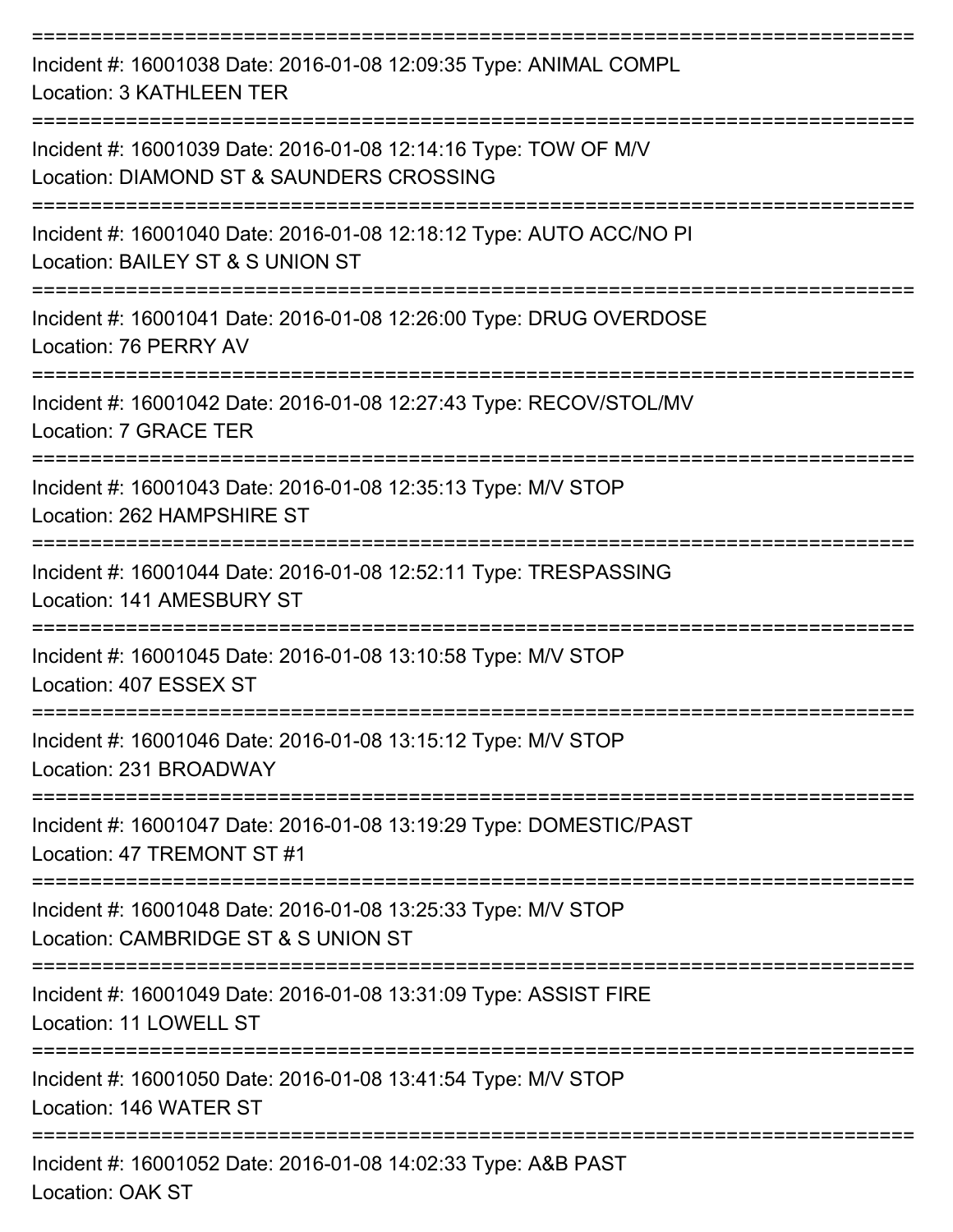| Incident #: 16001051 Date: 2016-01-08 14:04:35 Type: INVEST CONT<br>Location: 90 LOWELL ST                                   |
|------------------------------------------------------------------------------------------------------------------------------|
| =================================<br>Incident #: 16001053 Date: 2016-01-08 14:32:03 Type: M/V STOP<br>Location: 700 ESSEX ST |
| Incident #: 16001054 Date: 2016-01-08 14:42:16 Type: MEDIC SUPPORT<br>Location: 147 FERRY ST #1                              |
| Incident #: 16001055 Date: 2016-01-08 14:45:21 Type: KEEP PEACE<br>Location: GAS & GO / 150 WINTHROP AV                      |
| Incident #: 16001056 Date: 2016-01-08 14:52:45 Type: WARRANT SERVE<br>Location: 143 MYRTLE ST                                |
| Incident #: 16001057 Date: 2016-01-08 15:07:51 Type: INVEST CONT<br>Location: 11 MAGINNIS AV                                 |
| Incident #: 16001058 Date: 2016-01-08 15:17:17 Type: SUS PERS/MV<br>Location: 120 BRADFORD ST                                |
| Incident #: 16001059 Date: 2016-01-08 15:20:31 Type: LOST PROPERTY<br>Location: 317 S BROADWAY                               |
| Incident #: 16001060 Date: 2016-01-08 15:39:15 Type: AUTO ACC/NO PI<br>Location: 597 HAVERHILL ST                            |
| Incident #: 16001061 Date: 2016-01-08 15:41:52 Type: M/V STOP<br>Location: ADAMS ST & BEACON ST                              |
| Incident #: 16001062 Date: 2016-01-08 15:42:35 Type: LARCENY/PAST<br>Location: 239 BROADWAY                                  |
| Incident #: 16001063 Date: 2016-01-08 15:51:10 Type: M/V STOP<br>Location: 164 SALEM ST                                      |
| Incident #: 16001064 Date: 2016-01-08 15:56:03 Type: M/V STOP<br>Location: BROADWAY & CONCORD ST                             |
| Incident #: 16001065 Date: 2016-01-08 15:56:52 Type: TOW OF M/V<br><b>Location: THOREAU WAY</b>                              |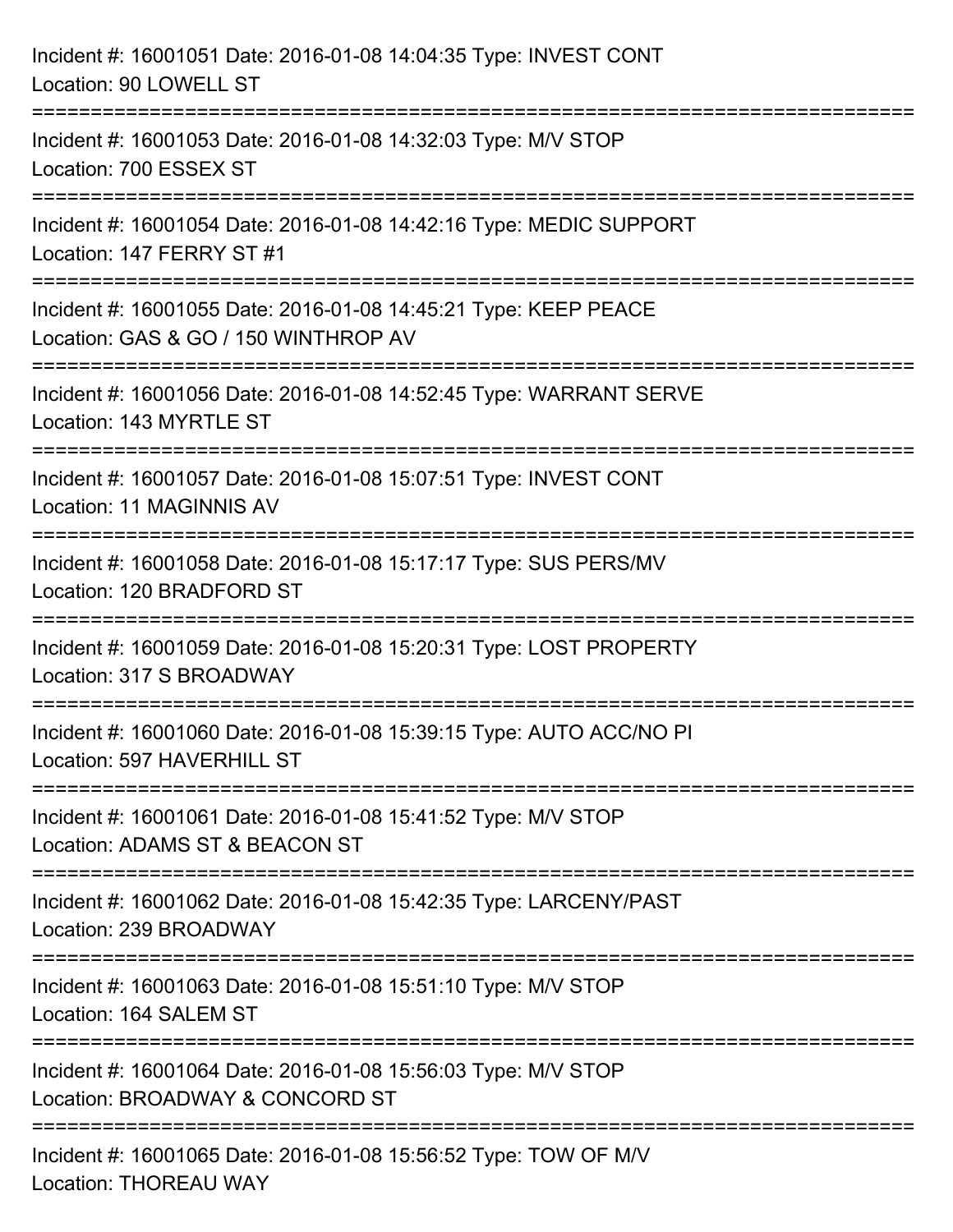| Incident #: 16001066 Date: 2016-01-08 16:06:05 Type: AUTO ACC/NO PI<br>Location: RIVERWALK T / 360 MERRIMACK ST #BLDG 1 |
|-------------------------------------------------------------------------------------------------------------------------|
| Incident #: 16001067 Date: 2016-01-08 16:07:36 Type: M/V STOP<br>Location: PARKER ST & SALEM ST                         |
| Incident #: 16001068 Date: 2016-01-08 16:09:51 Type: B&E/MV/PAST<br>Location: 10 FOREST ST                              |
| Incident #: 16001069 Date: 2016-01-08 16:33:33 Type: SUS PERS/MV<br>Location: LAWRENCE ST & OAK ST                      |
| Incident #: 16001070 Date: 2016-01-08 16:48:23 Type: ALARM/BURG<br>Location: 115 E HAVERHILL ST                         |
| Incident #: 16001072 Date: 2016-01-08 17:20:05 Type: 911 HANG UP<br>Location: 25 TRENTON ST                             |
| Incident #: 16001071 Date: 2016-01-08 17:20:09 Type: M/V STOP<br>Location: HAVERHILL ST & OXFORD ST                     |
| Incident #: 16001073 Date: 2016-01-08 17:22:31 Type: LOST PROPERTY<br>Location: 174 JACKSON ST #1                       |
| Incident #: 16001074 Date: 2016-01-08 17:31:40 Type: MISSING PERS<br>Location: 233 HAVERHILL ST                         |
| Incident #: 16001075 Date: 2016-01-08 17:33:59 Type: M/V STOP<br>Location: AMESBURY ST & LOWELL ST                      |
| Incident #: 16001076 Date: 2016-01-08 17:52:38 Type: AUTO ACC/NO PI<br>Location: ELM ST & JACKSON ST                    |
| Incident #: 16001077 Date: 2016-01-08 18:00:14 Type: M/V STOP<br>Location: 144 S UNION ST                               |
| Incident #: 16001078 Date: 2016-01-08 18:03:56 Type: AUTO ACC/NO PI<br>Location: 137 HANCOCK ST                         |
| Incident #: 16001079 Date: 2016-01-08 18:16:42 Type: HIT & RUN M/V<br>Location: LOWELL ST & MARGIN ST                   |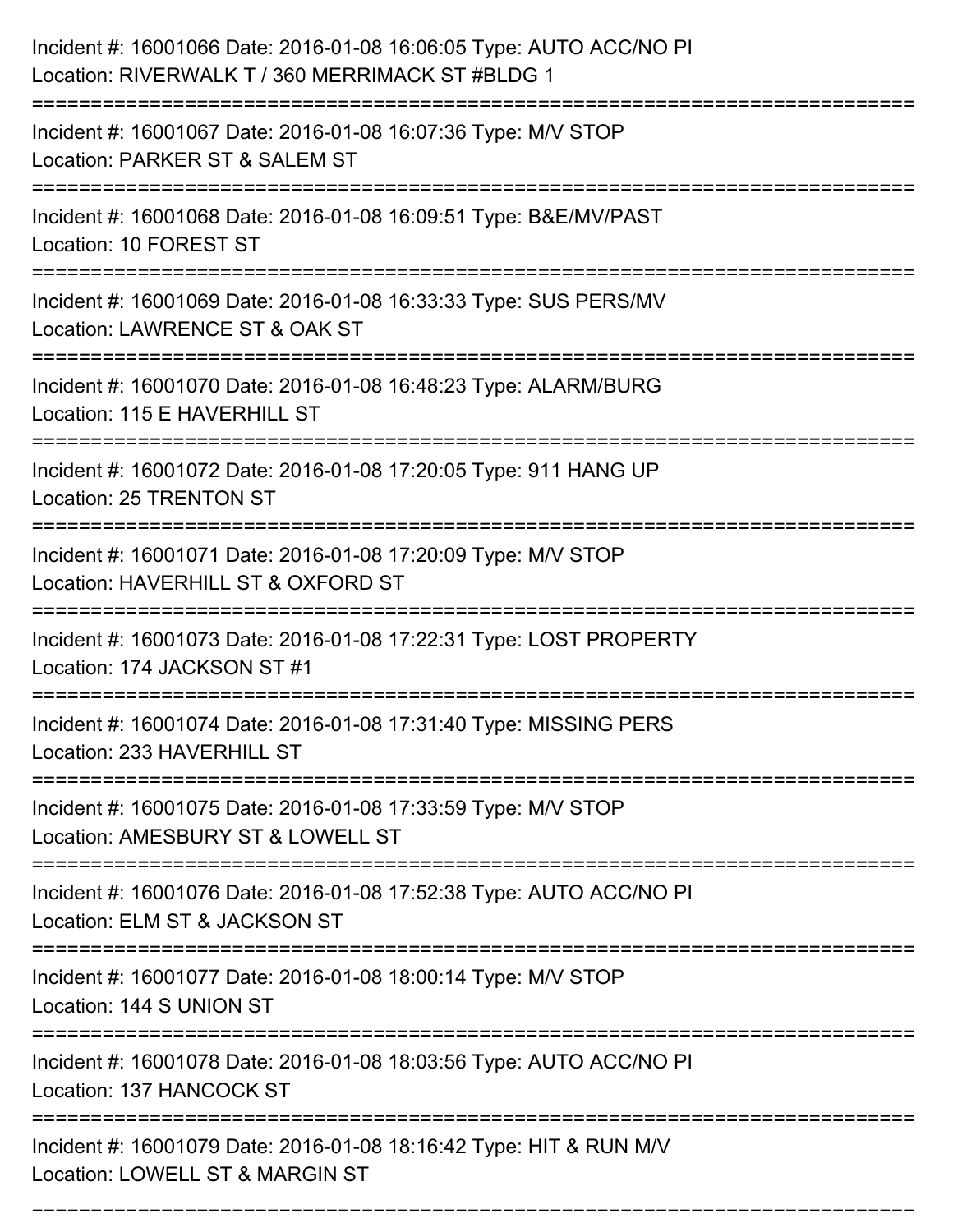| Incident #: 16001081 Date: 2016-01-08 18:27:37 Type: FIGHT<br>Location: PROSPECT ST & WEBSTER CT<br>Incident #: 16001082 Date: 2016-01-08 18:30:51 Type: UNKNOWN PROB<br>Location: 305 PROSPECT ST #1<br>Incident #: 16001083 Date: 2016-01-08 18:32:16 Type: M/V STOP<br>Location: MARKET ST & S UNION ST<br>Incident #: 16001084 Date: 2016-01-08 18:36:33 Type: COURT DOC SERVE<br>Location: 470 HAVERHILL ST<br>Incident #: 16001085 Date: 2016-01-08 18:36:58 Type: MV/BLOCKING<br>Location: E HAVERHILL ST & OAK ST |
|---------------------------------------------------------------------------------------------------------------------------------------------------------------------------------------------------------------------------------------------------------------------------------------------------------------------------------------------------------------------------------------------------------------------------------------------------------------------------------------------------------------------------|
|                                                                                                                                                                                                                                                                                                                                                                                                                                                                                                                           |
|                                                                                                                                                                                                                                                                                                                                                                                                                                                                                                                           |
|                                                                                                                                                                                                                                                                                                                                                                                                                                                                                                                           |
|                                                                                                                                                                                                                                                                                                                                                                                                                                                                                                                           |
|                                                                                                                                                                                                                                                                                                                                                                                                                                                                                                                           |
| Incident #: 16001086 Date: 2016-01-08 18:50:33 Type: ALARM/BURG<br>Location: RESD; SANTANA, BELLENIRIS / 113 FOSTER ST                                                                                                                                                                                                                                                                                                                                                                                                    |
| Incident #: 16001087 Date: 2016-01-08 19:09:38 Type: GENERAL SERV<br><b>Location: BUTLER ST</b>                                                                                                                                                                                                                                                                                                                                                                                                                           |
| Incident #: 16001088 Date: 2016-01-08 19:18:53 Type: DISTURBANCE<br>Location: 305 PROSPECT ST                                                                                                                                                                                                                                                                                                                                                                                                                             |
| ==============<br>Incident #: 16001089 Date: 2016-01-08 19:42:37 Type: SUS PERS/MV<br>Location: 196 BRUCE ST FL 3                                                                                                                                                                                                                                                                                                                                                                                                         |
| Incident #: 16001090 Date: 2016-01-08 19:53:26 Type: HIT & RUN PRO<br>Location: 190 MT VERNON ST                                                                                                                                                                                                                                                                                                                                                                                                                          |
| Incident #: 16001091 Date: 2016-01-08 20:12:40 Type: ALARM/BURG<br>Location: 200 COMMON ST                                                                                                                                                                                                                                                                                                                                                                                                                                |
| Incident #: 16001092 Date: 2016-01-08 20:46:38 Type: AUTO ACC/NO PI<br>Location: 241 BROADWAY                                                                                                                                                                                                                                                                                                                                                                                                                             |
| Incident #: 16001093 Date: 2016-01-08 21:07:42 Type: M/V STOP<br>Location: HAMPSHIRE ST & LOWELL ST                                                                                                                                                                                                                                                                                                                                                                                                                       |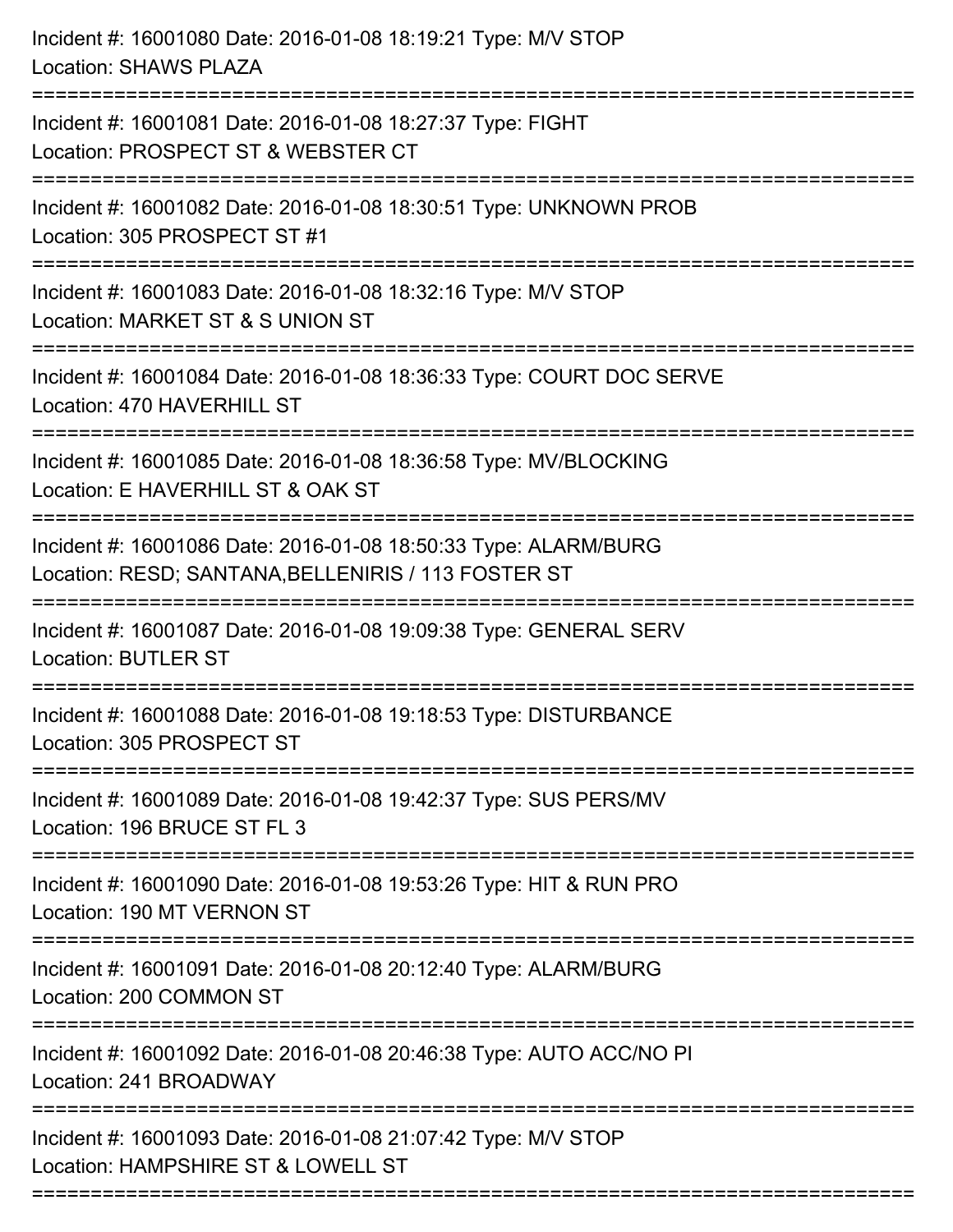| Location: HAMPSHIRE ST & TREMONT ST                                                                                                |
|------------------------------------------------------------------------------------------------------------------------------------|
| Incident #: 16001095 Date: 2016-01-08 21:21:39 Type: VIO CITY ORD<br>Location: 70 CAMBRIDGE ST<br>________________________________ |
| Incident #: 16001096 Date: 2016-01-08 21:24:06 Type: M/V STOP<br>Location: HAVERHILL ST & NEWBURY ST<br>====================       |
| Incident #: 16001097 Date: 2016-01-08 21:30:36 Type: ALARM/BURG<br>Location: 125 GLENN ST<br>===============================       |
| Incident #: 16001098 Date: 2016-01-08 21:45:04 Type: ALARM/BURG<br>Location: RESD; VEGA 9783976677 / 274 SALEM ST                  |
| Incident #: 16001099 Date: 2016-01-08 21:49:52 Type: M/V STOP<br>Location: ACTON ST & BROADWAY                                     |
| Incident #: 16001100 Date: 2016-01-08 22:06:32 Type: VIO CITY ORD<br>Location: 1 BICKNELL TER                                      |
| Incident #: 16001101 Date: 2016-01-08 22:09:09 Type: TOW OF M/V<br>Location: 47 MAGINNIS AV                                        |
| Incident #: 16001102 Date: 2016-01-08 22:18:09 Type: M/V STOP<br>Location: CORNISH ST & JACKSON ST                                 |
| Incident #: 16001103 Date: 2016-01-08 22:28:38 Type: M/V STOP<br>Location: JORDAN ST & WATER ST                                    |
| Incident #: 16001104 Date: 2016-01-08 22:28:43 Type: MEDIC SUPPORT<br>Location: 6 SHAWSHEEN RD                                     |
| Incident #: 16001105 Date: 2016-01-08 22:30:19 Type: M/V STOP<br>Location: ALLSTON ST & HOWARD ST                                  |
| Incident #: 16001106 Date: 2016-01-08 22:34:57 Type: MAN DOWN<br><b>Location: MERRIMACK ST</b>                                     |
| Incident #: 16001107 Date: 2016-01-08 22:46:59 Type: COURT DOC SERVE<br>Location: 195 ESSEX ST                                     |
|                                                                                                                                    |